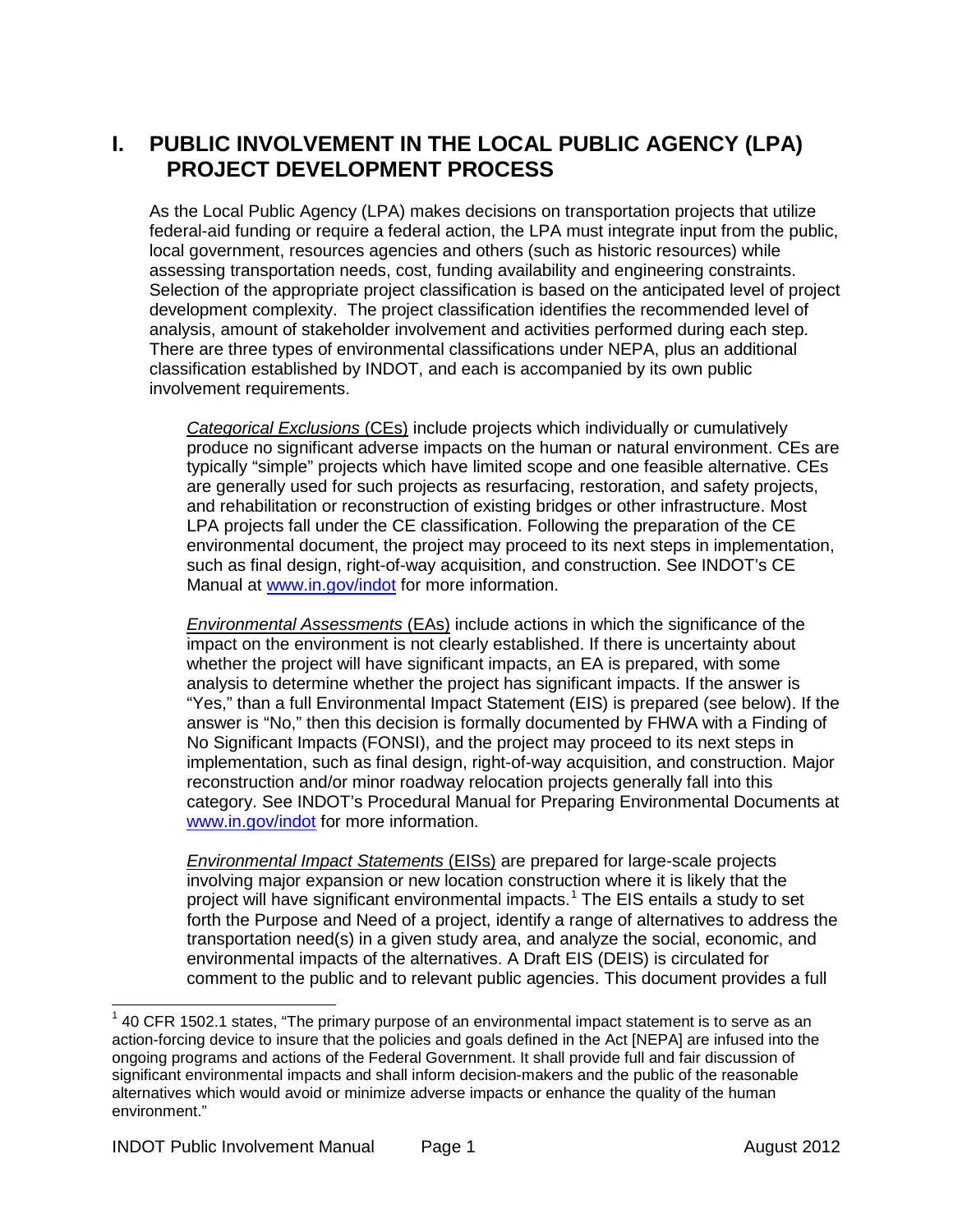description of the proposed project and the existing environment and an analysis of the anticipated beneficial and adverse effects of all reasonable alternatives. Following consideration of comments, a Final EIS (FEIS) is prepared. A Record of Decision (ROD) indicates the alternative selected for the project, including any required mitigation measures. Following the approval of the ROD by FHWA, the project may proceed to its next steps in implementation, such as final design, right-of-way acquisition, and construction. See INDOT's Procedural Manual for Preparing Environmental Documents at [www.in.gov/indot](http://www.in.gov/indot) for more information.

Historically most LPA projects are classified as a Categorical Exclusion (CE). Projects involving a historic bridge must hold a public hearing prior to the completion of NEPA. For CEs (not involving a historic bridge), the LPA will be required to offer the opportunity to request a public hearing or hold a public hearing, prior to the completion of NEPA, when the project meets any of the conditions listed below.<sup>[2](#page-1-0)</sup>

- *a.* The proposal requires significant amounts [interpreted by INDOT to be one-half acre or more] of permanent right-of-way (r/w). *(Note: Any proposal resulting in the increase in right-of-way due to the factors listed below would be exempt from this requirement).*
	- *(1) The proposal does not involve NEW r/w impacts but rather reacquiring past prescriptions (i.e. existing or apparent existing r/w)*
	- *(2) The proposal involves the acquisition of donated r/w from property owner*
	- *(3) Acquiring r/w presently within INDOT apparent r/w to establish legal documented ownership*
	- *(4) Additional R/W needed for mitigation purposes, for projects where original R/W impacts as described in the environmental document were less that 0.5 acre*
	- b. The proposal substantially changes the layout or functions of connecting roadways or the facility being improved.
	- c. The proposal may have a substantial adverse impact on abutting property.
	- d. The proposal may have a significant social, economic, environmental or other effect.
	- e. The proposal is determined by the Federal Highway Administration to warrant a public hearing in the public's interest.
	- f. The proposal is for a plan for the location of a Federal-aid highway project involving the bypassing of, or going through, any city, town, or village either

<span id="page-1-0"></span> $2$  23 CFR 771.111(h)(2)(iii) states, "State public involvement procedures...must provide for...One or more public hearings or the opportunity for hearing(s) to be held by the State highway agency at a convenient time and place for any Federal-aid projects which requires significant amounts of right-of-way, substantially changes the layout or functions of connecting roadways or of the facility being improved, has a substantial adverse impact on abutting property, otherwise has a significant social, economic, environmental or other effect, or for which the FHWA determines that a public hearing is in the public interest".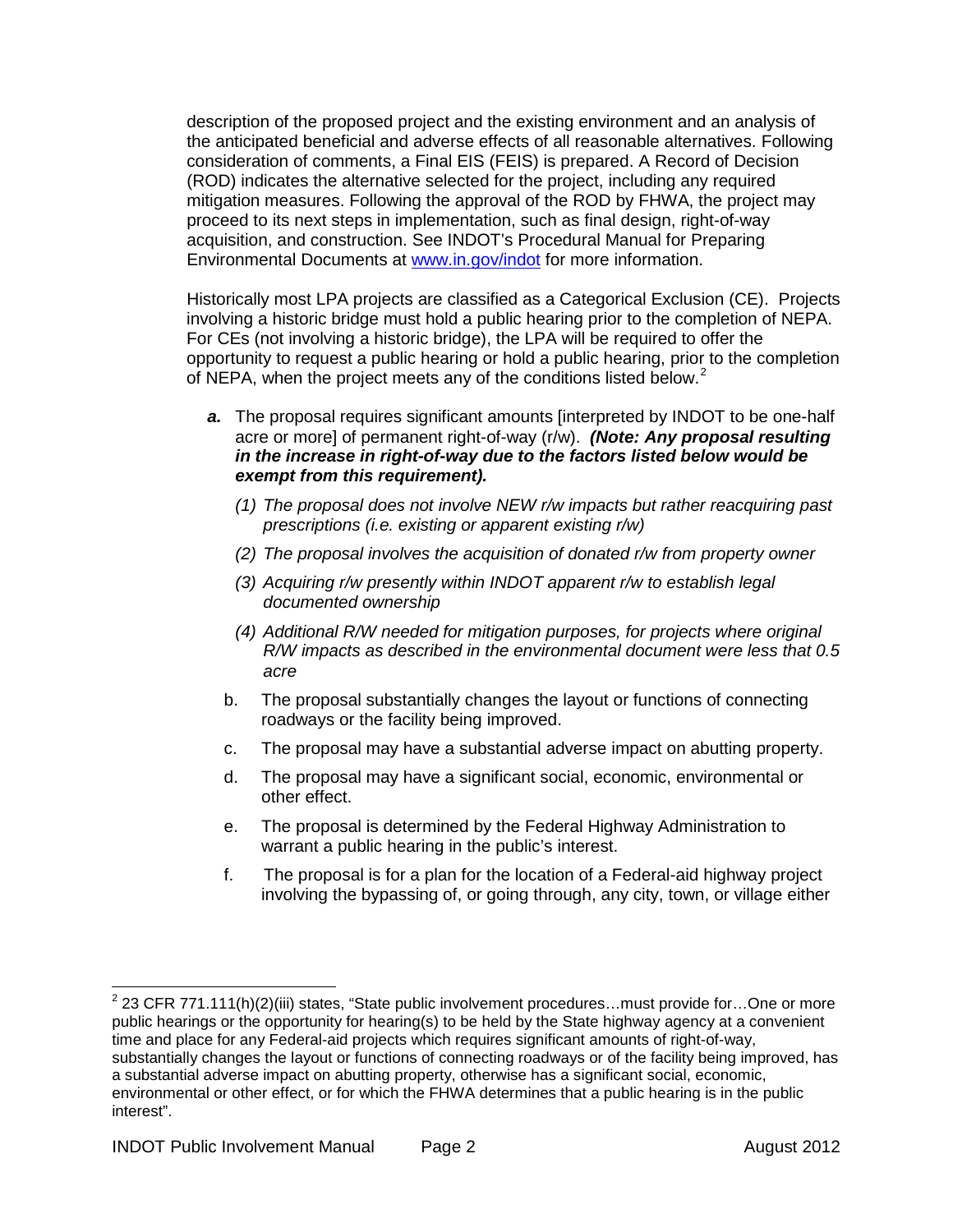incorporated or unincorporated or the proposal is for an Interstate System project<sup>[3](#page-2-0)</sup>.

A change in project scope may require additional formal public involvement*.*

If a LPA project does not meet the minimum criteria listed above, please include the following statement in the Public Involvement section of the environmental document: *In accordance with current INDOT Public Involvement Procedures approved by the FHWA, the proposed project does not meet the minimum requirements for public involvement. Therefore, the opportunity for a public hearing will not be offered, and a public hearing will not be held*. This would conclude the public involvement requirements. Once the environmental document is completed it can be submitted for approval to District Environmental Scoping Manager (ESM).

Prior to advancing to the Public Involvement phase for LPA projects, the conditional release of the environmental documentation must be authorized by the District Environmental Scoping Manager (ESM) for Level 2 CEs or the INDOT Office of Environmental Services (OES) for Level 3 and 4 CEs and EAs. Once the conditional release of the environmental document is received by the LPA, the LPA is responsible for the preparation and placement of the legal notice(s) in widely circulated project area newspapers. The legal notice will run twice, the second at least 7 days subsequent to the first and no less than 5-days prior to the hearing or the established deadline to request one. The Section 106 legal notice offering the public and consulting parties the 30-day comment period for the Area of Potential Effect (APE), eligibility and effect finding and the legal notice offering the public the opportunity to request a public hearing may be combined in a single advertisement.

A copy of the legal notice(s) should be submitted to the following:

Legislators / Elected Public Officials in area Minority groups and minority media (if any) Historical Societies and Historians etc. (if including the Section 106 wording) Metropolitan Planning Organization (if any) Affected / Impacted Property owners in the project area ESM and OES environmental document signature authority FHWA Indiana Division Administrator (for hearings only) FHWA Indiana Division Administrator (if planned improvement and only if the project is part of the National Highway System

INDOT should not be listed in the Public Hearings Notice as an available public viewing location for documents of LPA projects. The environmental document and preliminary design plans (if available) should be sent to locations within or close to the project area. Specifically, copies of these documents should be on display at the LPA's office, a municipal office where documents are routinely displayed, a local library, and/or the offices of the consultant hired by the LPA. All comments, questions, hearing requests and/or public comments submitted as a result of the public hearing are to be sent directly to the LPA or to the consultant.

<span id="page-2-0"></span><sup>&</sup>lt;sup>3</sup> 23 U.S.C. 128(a) states, "Any State transportation department which submits plans for a Federal-aid highway project involving the bypassing of, or going through, any city, town, or village, either incorporated or unincorporated, shall certify…that it has had public hearings, or has afforded the opportunity for such hearings…."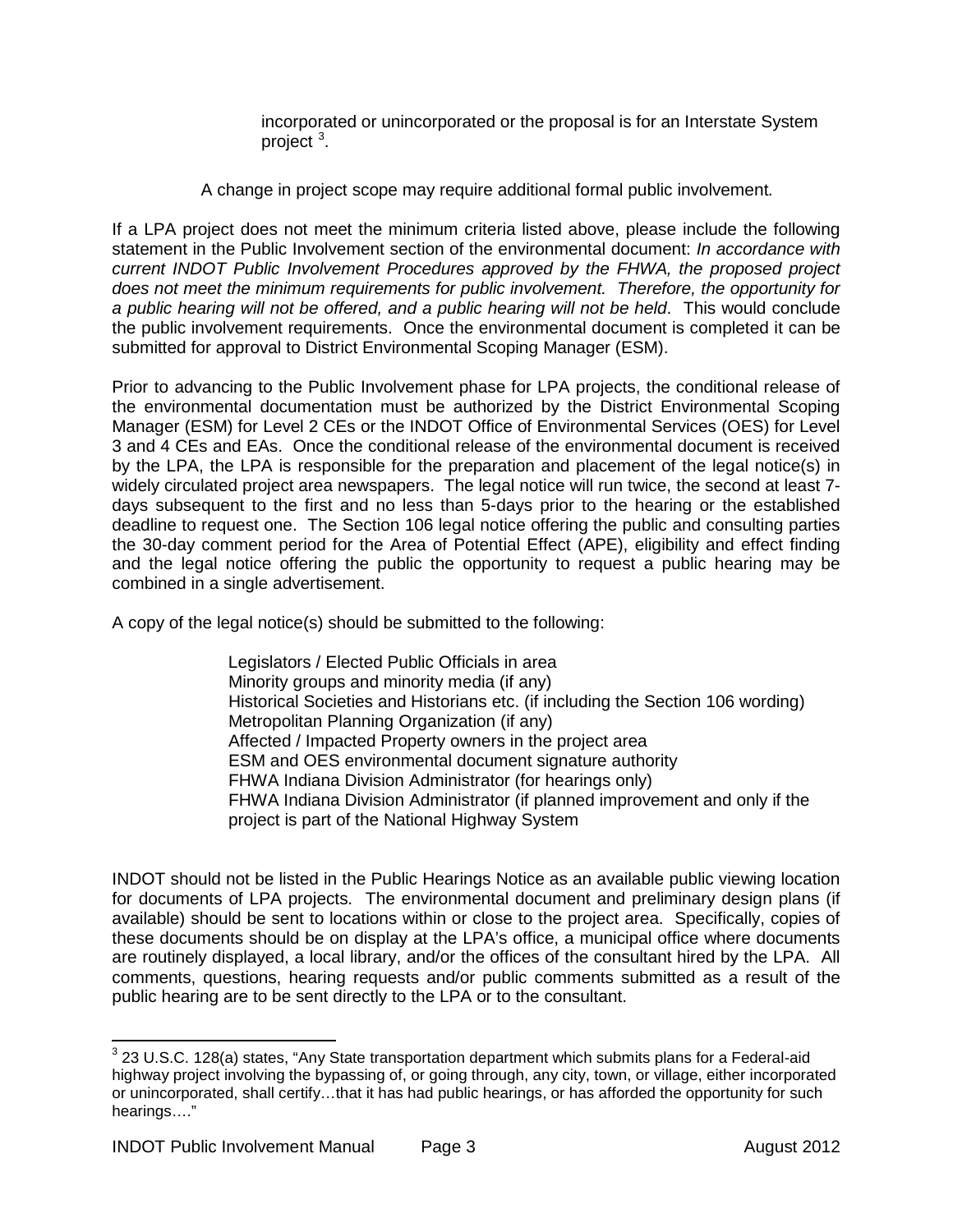If no requests for a public hearing are received prior to the established deadline date posted in the legal notice, or the required 30-day public comment period for a combined Section 106- Public Hearing Opportunity legal notice, the Public Involvement section of the environmental document will be updated and the LPA's consultant may proceed to submit the final CE to the District ESM to receive environmental approval. However, all public involvement materials will be sent to INDOT's Public Hearings Office to ensure public involvement requirements have been satisfied. The Public Hearings Office will then sign off on the cover sheet of the environmental document to indicate that all public involvement requirements have been met. This signature will occur prior to the formal submission of the environmental document for approval.

If a public hearing is required, the LPA is responsible for the preparation and placement of the necessary properly worded legal notice(s) in widely circulated project area newspapers. The LPA is required to coordinate the time and date of the public hearing with the INDOT Public Hearings Office. **A representative of INDOT (meaning an employee of INDOT) must attend the public hearing in order for the LPA to receive hearing certification.**

At least one representative of the LPA must attend the public hearing. The LPA should also be prepared to explain the Purpose and Need for the proposed project in addition to providing a detailed description of the project, alternatives considered during project development and impacts associated with the proposal. Use the PUBLIC HEARING CHECKLIST FOR LPA PROJECTS prepared the INDOT Public Hearings Office to ensure that the required documentation for a public hearing is offered. If the LPA is unsure as how to proceed with the public hearing requirements, INDOT's Public Hearings Office should be contacted.

Rickie Clark, Manager INDOT Office of Public Involvement Indiana Government Center, Room N642 100 North Senate Avenue Indianapolis, Indiana 46204-2219 Phone: (317) 232-6601 [rclark@indot.in.gov](mailto:rclark@indot.in.gov)

For public hearing certification the LPA must submit the following items listed on the PUBLIC HEARING CHECKLIST FOR LPA PROJECTS to the INDOT Public Hearings Office for review. The following items must be included in the hearings certification submittal:

One copy of the public hearing notice or notice of planned improvement Copies of the Publisher's Affidavits from the newspaper(s) Complete mailing list including the property owners contacted Speeches (for hearings only) Information packet (for hearings only) Verbal statements transcribed (for hearings only) Copies of all letters, e-mails, written comments on memos or phone conversations and how each comment/inquiry was addressed must be included in submission for INDOT Office of Public Involvement certification.

The public involvement section of the environmental document must be appropriately updated with a discussion of the steps taken to satisfy the public involvement requirements. The environmental document can then be submitted to the District ESM or the INDOT ES for signature approval.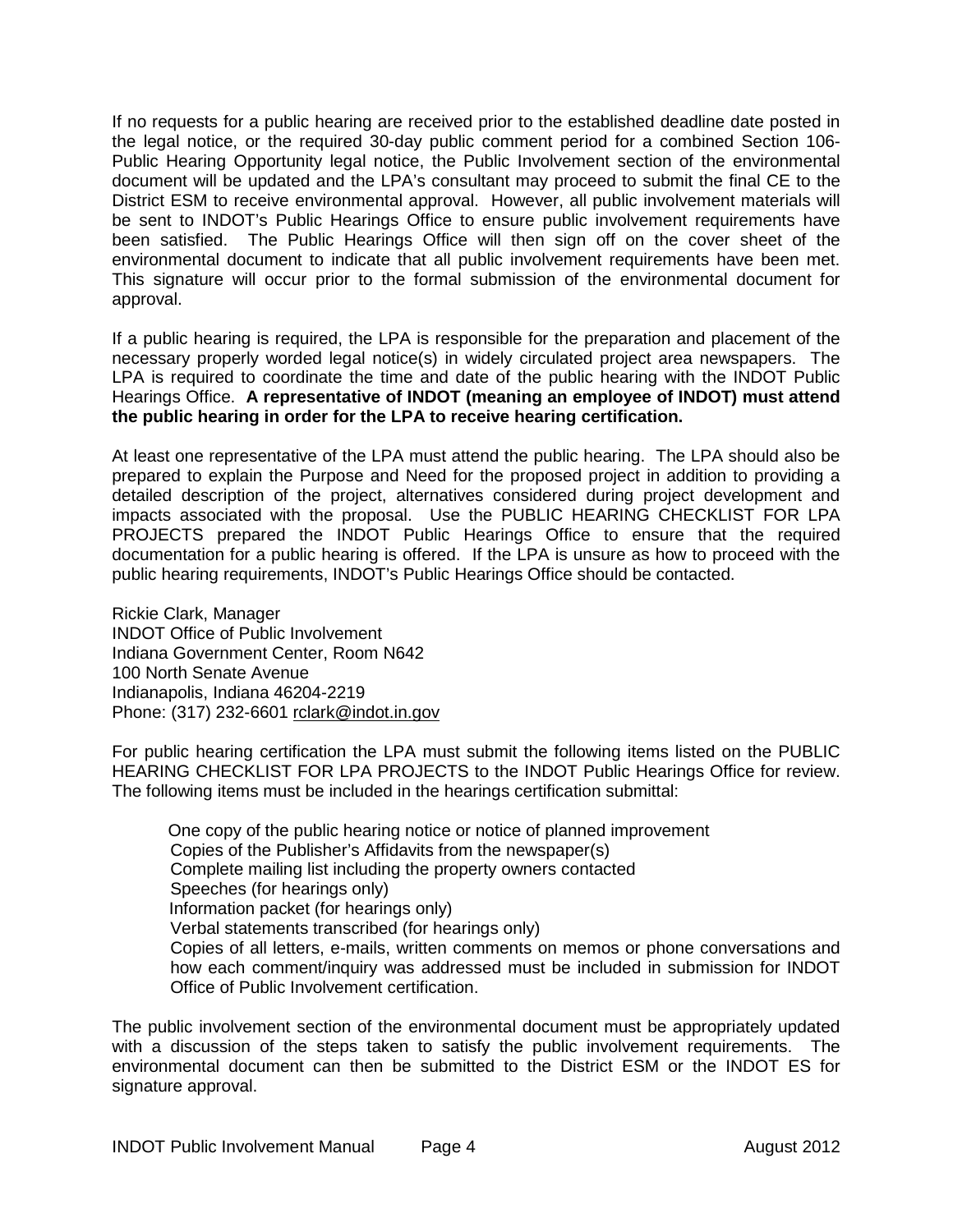Upon receipt of the signed title page of the environmental document, which will include a signature line indicating the satisfactory completion of the INDOT Public Involvement requirements, the project may proceed to the right-of-way services phase. Please see INDOT/LPA Process Guidance Document for Local Federal-Aid Projects.

#### **Public Notices of proposed action or projects**

The INDOT Office of Public Involvement publishes a variety of notices in local newspapers and may mail these notices to one or more mailing lists (for state projects), depending on the type of notice (see below) to inform the public of specific actions or information related to transportation projects. INDOT maintains a statewide mailing list of people who have expressed an interest in receiving periodic information and routinely sends copies of legal advertisements to such people. For some projects, INDOT develops a project-based mailing list of individuals and groups who have expressed interest in or may be affected by the particular project. **For LPA projects receiving federal funding as part of the overall funding mechanism**, public notice is part of NEPA required public involvement and is the responsibility of the LPA. Depending on the NEPA documentation, the notices may include:

**Notice of Planned Improvement** (required for CEs that meet the conditions which trigger the offer of a public hearing, listed above). This notice informs the public that INDOT is deciding upon a proposed project; provides a description, type, and scope of the project; requests comments; and offers the public the opportunity to request a public hearing. **A minimum 15 day deadline** in which the public may request a public hearing be held is announced within the public notice. This notice is mailed to adjacent property owners (optional but strongly encouraged), other project stakeholders via electronic notification and is published in local newspaper(s). **Public notice must be published 2 times (at minimum) in the most widely circulated papers within the project area**. A public hearing for a CE may be held at the LPA's discretion if the project meets the minimum criteria (see INDOT public hearings criteria on page 2). Should the LPA elect to offer the opportunity to request a public hearing, comments and concerns from the public will be addressed individually and documented in the project file prior to the certification of public involvement requirements; the LPA should **allow a minimum 30-day period** after publishing the first legal notice to complete this process and to allow LPA or representative the opportunity to contact property owners, project stakeholders, etc to adequately address concerns and document the public involvement process. The Notice of Planned Improvement, and the associated Public Hearing (if required), must be completed prior to approval of the CE.

**Notice of Final Approved CE document** (optional but encouraged for CE level documents when a public hearing was held) A legal notice may be published twice in the most widely circulated newspaper(s) within the project area. Notification /project correspondence may be sent to project stakeholders. The LPA may make final (formally approved) CE document available for public viewing to provide and complete the feedback loop in addition to addressing issues brought forward during public hearing. **LPAs are strongly encouraged to continue stakeholder engagement (if a hearing was held) once the CE has been approved**.

**Notice of Public Hearing including announcement of the availability of the environmental document (required for EAs/EISs).** This notice is issued for an EA after FHWA approval of the EA, but prior to completion of the FONSI. The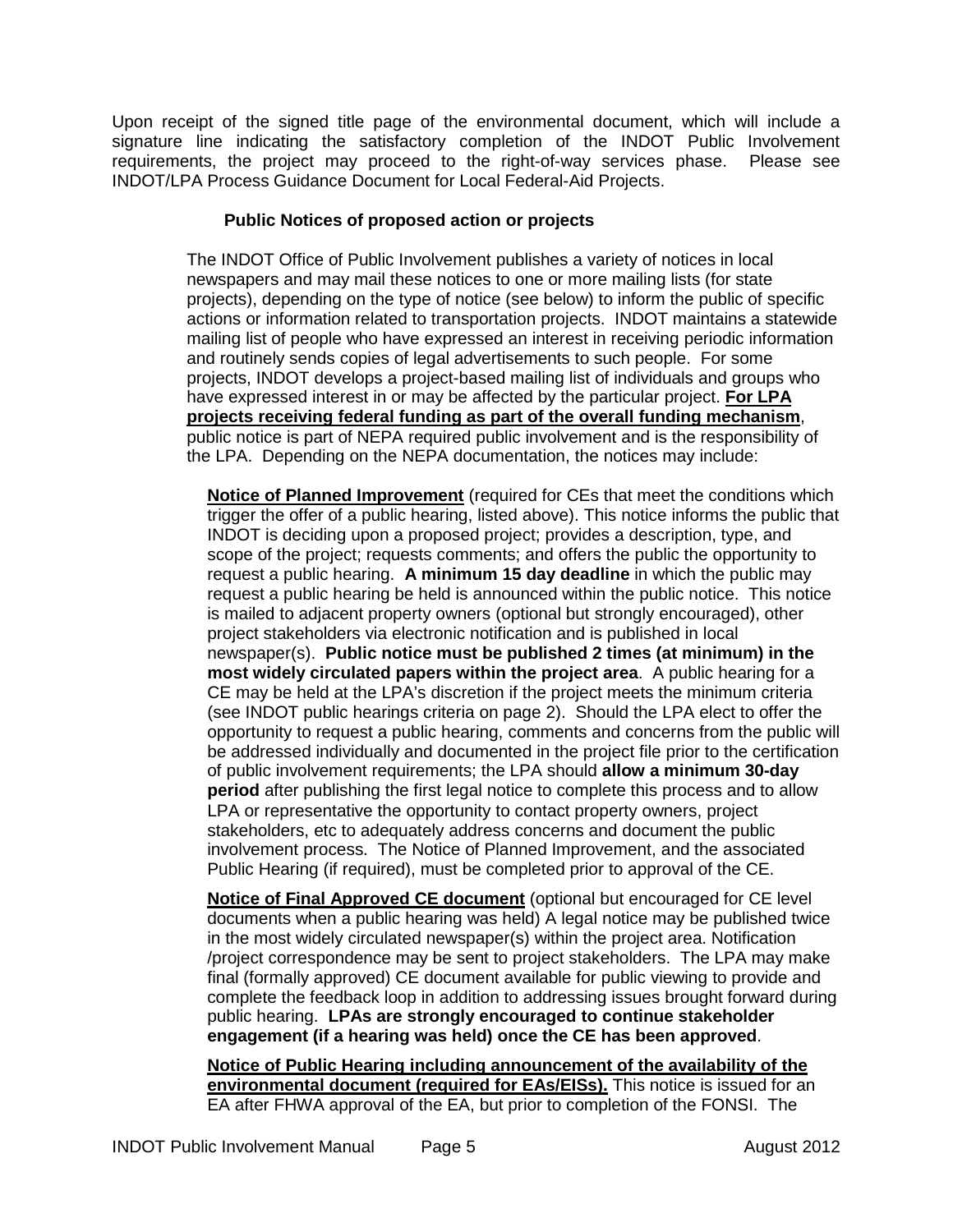notice is issued for an EIS in conjunction with the release to the public of the DEIS. The notice announces the availability of the EA or the DEIS and must be published 15 days in advance of the public hearing at a minimum; public notice must be published 2 times (at minimum) in the most widely circulated papers within the project area; identifies where people can view the document (such as public libraries, public offices, other repositories near the project area, and a website (for EISs and some EAs); and announces a comment period (a minimum of 30 days for an EA and not less than 45 days for a DEIS). Notification is mailed to adjacent property owners, stakeholders may be notified via electronic means and notice published in local newspaper(s). Requirement also applies to CE documents in which a public hearing is held.

**Notice Soliciting Comments on Historic Impacts** (Section 106 of the National Historic Preservation Act) Per the *INDOT Cultural Resources Manual* and the *Programmatic Agreement regarding the Federal Aid Highway Program in Indiana* (Minor Projects PA), Section 106 public notices are required for all projects other than those listed in Appendices A and B of the Minor Projects PA. This notice describes a proposed project, and seeks public comment regarding the presence of historic resources and potential effects to historic resources. This notice is issued during development of a CE, EA, or EIS document and is published in local newspaper(s) by the project sponsor or their consultant. This notice is required to be published one time and can be combined with the planned improvement notice if desired.

**Notice Issued when the Final Environmental Impact Statement is Approved (required for EISs).** This notice is an announcement that the FEIS is approved and available for viewing at public repositories, such as libraries, LPA offices and/or website, etc. Public notice must be published 2 times (at minimum) in the most widely circulated papers within the project area. There is a 30-day period following the publication of the final EIS notice in the *Federal Register*. This notice/correspondence may be mailed to the project mailing/stakeholder list, electronic notification is acceptable.

**Notice Issued when a Finding of No Significant Impacts is issued (required for EAs).** Following the public comment period for the EA and project decision by FHWA, a one-page notice of the FONSI is issued by the LPA on behalf of FHWA. Public notice must be published 2 times (at minimum) in the most widely circulated paper within the project area; the notice of the FONSI does not require a comment period. This notice/correspondence may be mailed to the project mailing/stakeholder list, electronic notification is acceptable.

**Notice Issued when a Record of Decision is Issued (required for EISs).** Following the FEIS and a project decision by FHWA, a one-page notice of the ROD is issued by the LPA on behalf of FHWA. This notice/correspondence may be mailed to adjacent property owners, the project stakeholders list (sent electronically) and published 2 times (at minimum) in the most widely circulated papers within the project area; the ROD notice does not require a comment period**.** 

**Notice of Additional Information to an Approved Environmental Document LPA should consult with INDOT, FHWA regarding the scope of the Additional Information and the need for additional public involvement for EISs, EAs, and FHWA approved CEs**. INDOT has the authority to determine the scope of reevaluation and the need for public involvement for categorical exclusions that have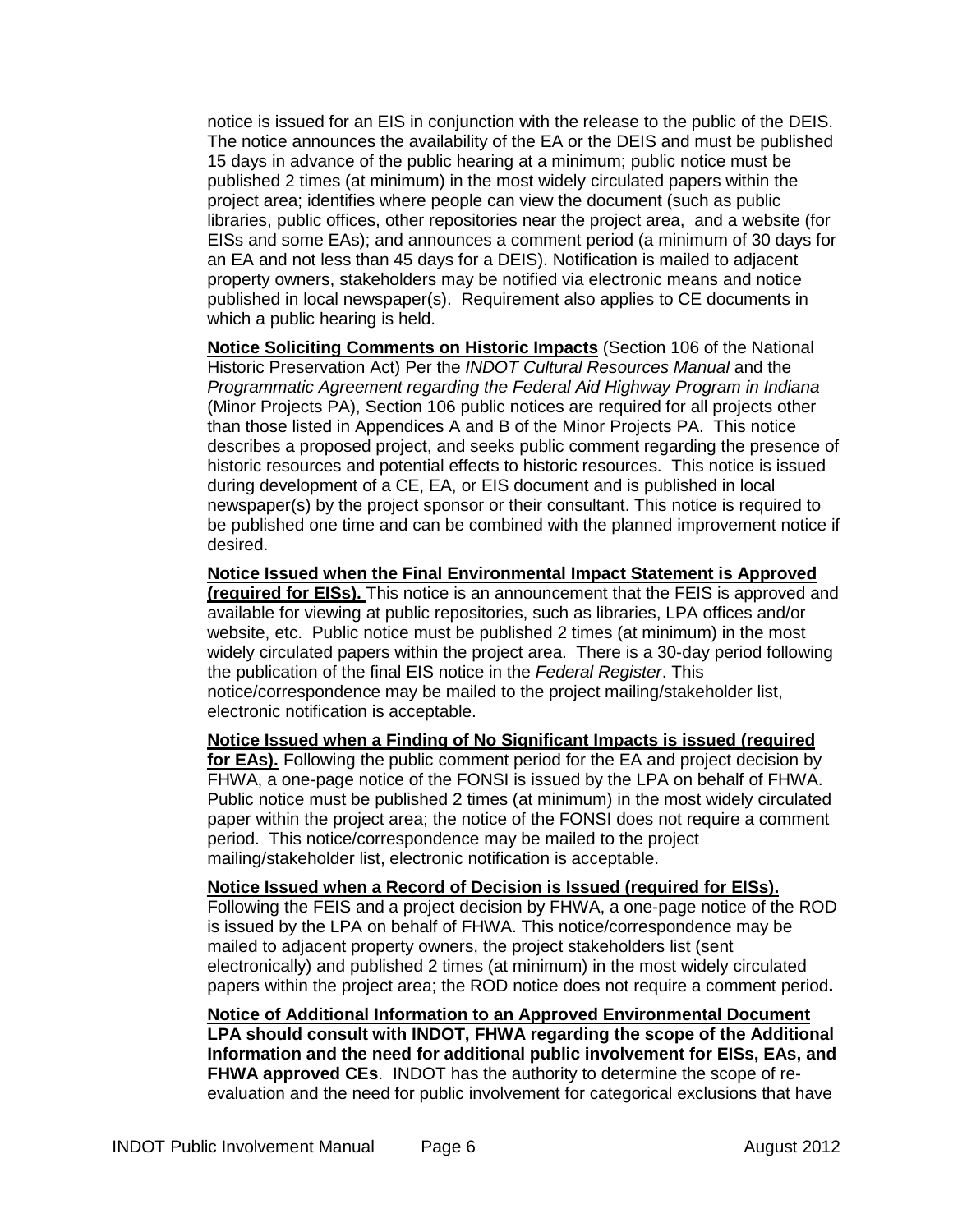been delegated to INDOT for approval. Following consultation with FHWA and if determined necessary, a notice is issued when there have been substantive changes to an earlier approved environmental document to let the public know about the changes, inform the public where they can view the modified document, and invite comments during a comment period of at least 15 days. At the LPAs discretion, a notice may be mailed to adjacent property owners, the project mailing list, and/or via electronic notification, a notice may be published in local newspaper(s) or other project correspondence (i.e. a project newsletter) may be mailed to project stakeholders. Electronic notification is acceptable.

## **PUBLIC HEARING CHECKLIST FOR (CE Level) LPA PROJECTS**

**For Coordination purposes, to initiate the public involvement process for LPA projects, please contact INDOT's Office of Public involvement prior to scheduling your public hearing or offering the public hearings opportunity via the planned improvement notice. When scheduling a public hearing please submit the following to the INDOT Office of Public Involvement:**

- 1. **Draft legal notice with tentative date(s) for the public hearing or notice of planned improvement (offering hearings opportunity)**
- 2. **The signature page of the environmental document indicating that the project has been released for public involvement**
- 3. **Two notices must be published in local newspaper**
- 4. **Remember that an INDOT employee must attend the LPA public hearing and observe the proceedings. In the event that a member of the Office of Public Involvement is unable to attend, we will coordinate with the appropriate INDOT District to ensure that another representative can attend**.
- 5. **Conduct public hearing in accordance to INDOT public hearings procedures**
- 6. **Prepare hearings transcript upon conclusion of public comment period**
- 7. **Submit transcript to Office of Public Involvement along with environmental document cover sheet to request signature and certification of public involvement requirements**
- 8. **Finalize environmental document and submit to appropriate INDOT District ESM or Environmental Services Division to request approval**

**As a best practice, it is strongly encouraged that proactive steps be taken by the LPA or consultant to inform project stakeholders of project decisions and/or actions, upon receiving formal approval of the environmental document. The public should be informed of a project decision prior to the start of r/w acquisition activities.**

| <b>LEGAL NOTICE CHECKLIST</b>                                                            |
|------------------------------------------------------------------------------------------|
| Date, time and location of hearing (if hearing is scheduled)                             |
| Project description including limits, location, length, and construction to be performed |
| New permanent right-of-way, easements, and temporary right-of-way in acres               |
| Displacement of residents, businesses etc. (if applicable)                               |
| Maintenance of traffic (briefly explain details if known)                                |
| Cost estimate for the project                                                            |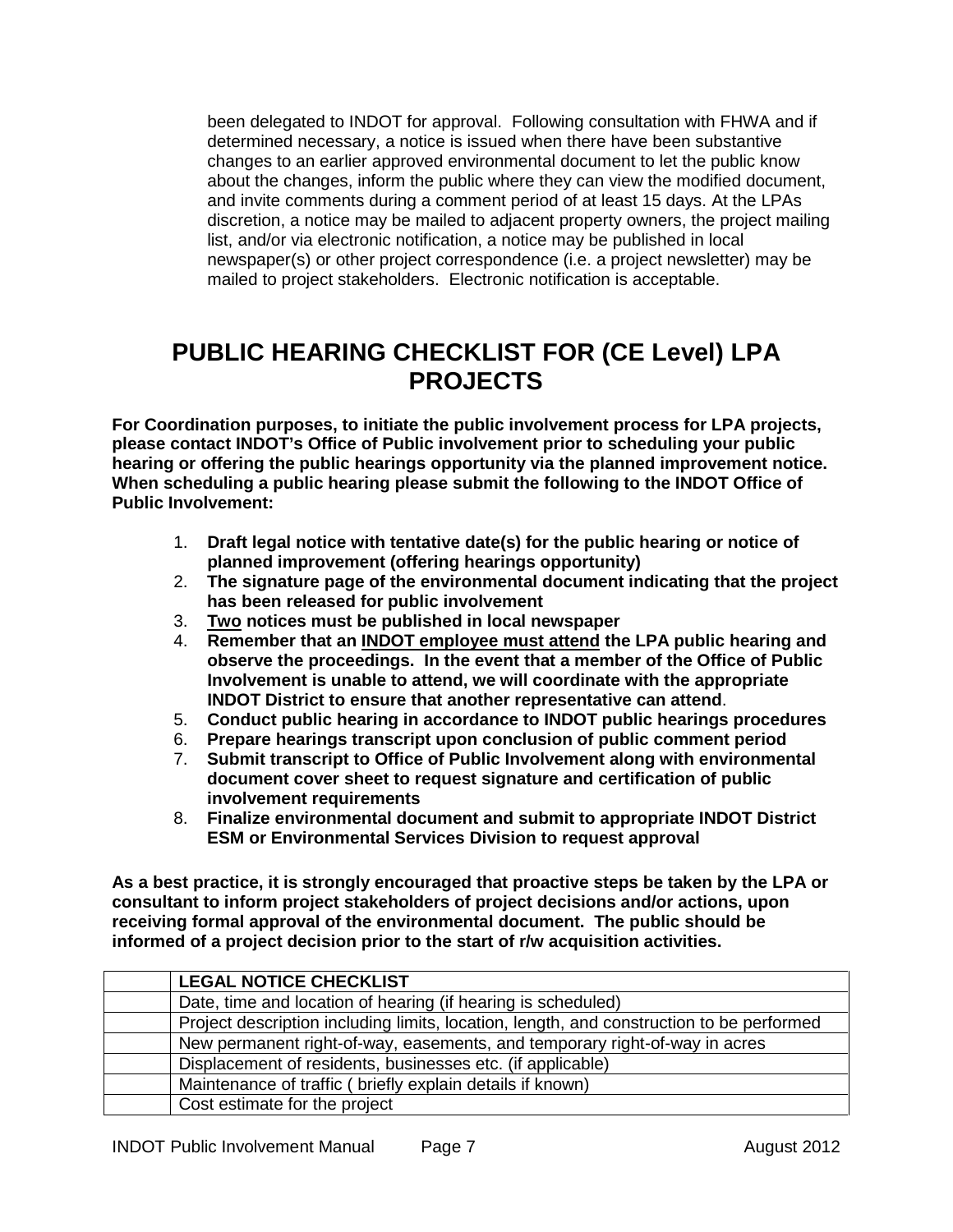| Wetlands involvement                                                                                                                                                                                                                                                                                                                                                                              |
|---------------------------------------------------------------------------------------------------------------------------------------------------------------------------------------------------------------------------------------------------------------------------------------------------------------------------------------------------------------------------------------------------|
| May combine Section 106 legal notice with public hearing opportunity legal notice                                                                                                                                                                                                                                                                                                                 |
| Deadline date (for comments or hearing requests) for a Planned Improvement needs to<br>be at least 15 days from the first advertising date. The second advertising date should<br>be at least one week (seven days) after the first.                                                                                                                                                              |
| To advertise a public hearing, the first ad must appear in the newspaper no less than<br>15 days prior to the date of the hearing and the second ad no less than five days prior<br>to the hearing.                                                                                                                                                                                               |
| At minimum, two notices must be published when advertising a public hearing or<br>offering the public hearing opportunity via the Planned Improvement notice. The<br>advertisement should be published in the most widely circulated paper in/near the<br>project area.                                                                                                                           |
| Public viewing location(s) for environmental documents, plans, and legal notice. A<br>reasonable effort should be made to select viewing locations that are accessible to the<br>public. NOTE: Municipal offices and public libraries are good locations. The LPA may<br>also elect to post information electronically to a website in an effort to allow greater<br>access to project documents. |
| Legal ads need to be placed in local paid minority newspapers (if there are any in the<br>area).                                                                                                                                                                                                                                                                                                  |

| MAILING OF LEGAL NOTICE CHECKLIST (mailings to supplement legal notices<br>are strongly encouraged but are not required as a condition of public<br>involvement certification) |
|--------------------------------------------------------------------------------------------------------------------------------------------------------------------------------|
| Legislators / elected public officials in area                                                                                                                                 |
| Minority groups and minority media (if any)                                                                                                                                    |
| Historical Societies and Historians etc. (if including the Section 106 wording)                                                                                                |
| Metropolitan Planning Organization (if any)                                                                                                                                    |
| FHWA Indiana Division Administrator for hearings                                                                                                                               |
| FHWA Indiana Division Administrator, if planned improvement and only if the project is                                                                                         |
| part of the National Highway System)                                                                                                                                           |
| Affected property owners                                                                                                                                                       |
| Appropriate District ESM and ES Signature authority                                                                                                                            |

| LOCAL HEARING FOR FEDERAL-AID PROJECT CHECKLIST                                     |
|-------------------------------------------------------------------------------------|
| Displays showing proposed new permanent right-of-way lines and the property(s) that |
| will be affected                                                                    |
| Set of preliminary plans with cross-sections                                        |
| Brochures on "Relocation' and "Acquisition". (These can be found on the FHWA Real   |
| <b>Estate Brochure website</b>                                                      |
| Information packets                                                                 |
| Speakers schedule sign-up sheets                                                    |
| Environmental documents with approval sheets                                        |

#### **SPEECH / SPEAKING NOTES (power-point presentation preferred)** Hearing Process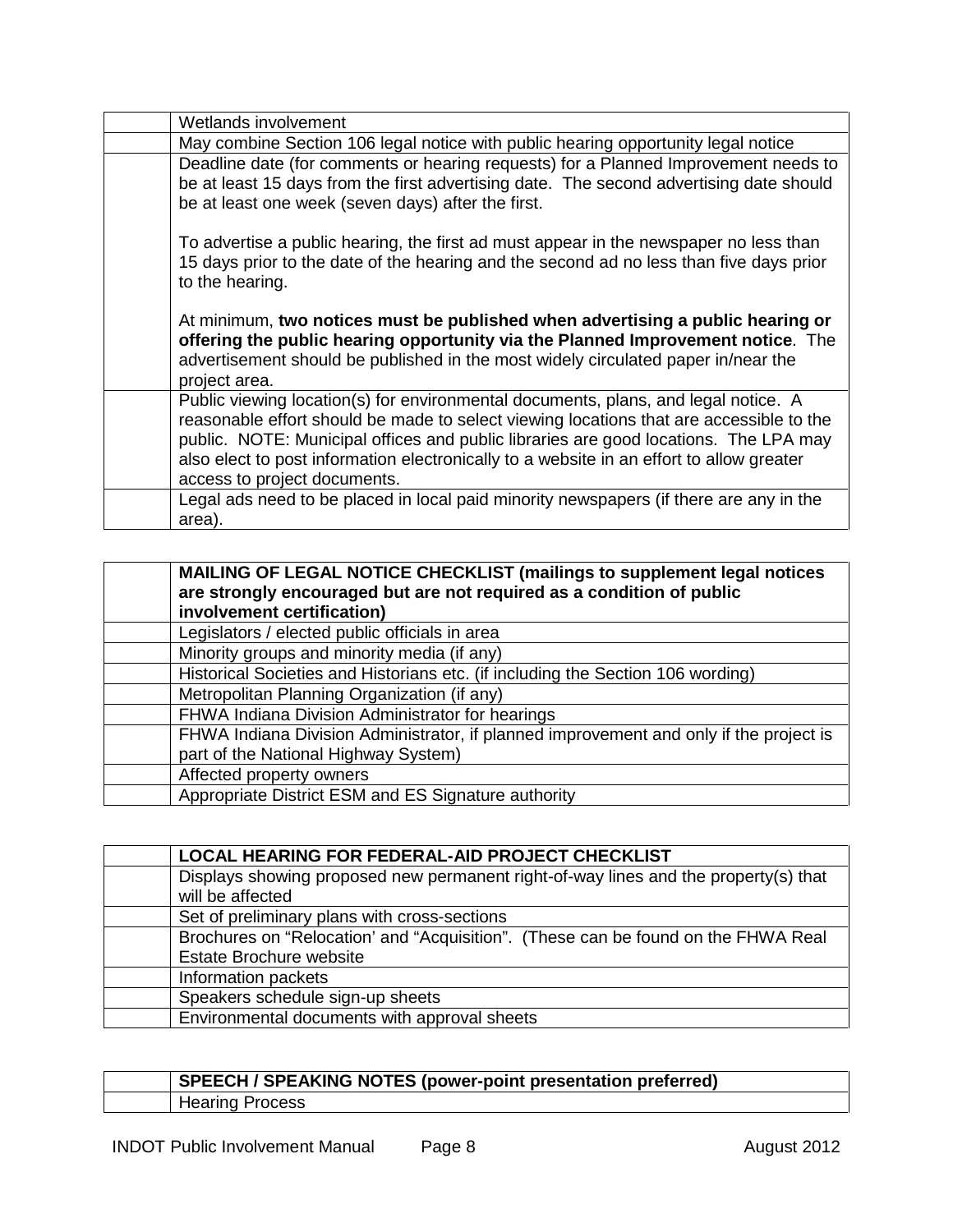| How to comment and deadline for comments                           |
|--------------------------------------------------------------------|
| Legal Notice of Intent (explain the sign-up sheet)                 |
| How comments will be addressed in the final environmental document |
| Location and description of the project                            |
| Need for improvement                                               |
| Alternatives studied including the Do-Nothing Alternate            |
| Amount and description of right-of-way requirements                |
| Right-of-way acquisition process                                   |
| Costs associated with the project                                  |
| Environmental document approval (Level)                            |

| FIFTEEN DAYS SUBSEQUENT TO HOLDING THE PUBLIC HEARING                                                                                                                                                                                                                                                                                                                                                                                                                                                                                                                                                                                                                                                                                        |
|----------------------------------------------------------------------------------------------------------------------------------------------------------------------------------------------------------------------------------------------------------------------------------------------------------------------------------------------------------------------------------------------------------------------------------------------------------------------------------------------------------------------------------------------------------------------------------------------------------------------------------------------------------------------------------------------------------------------------------------------|
| Submit the following:                                                                                                                                                                                                                                                                                                                                                                                                                                                                                                                                                                                                                                                                                                                        |
| Legal notice of public hearing or of Planned Improvement                                                                                                                                                                                                                                                                                                                                                                                                                                                                                                                                                                                                                                                                                     |
| Copies of the Publisher's Affidavits from the newspaper(s)                                                                                                                                                                                                                                                                                                                                                                                                                                                                                                                                                                                                                                                                                   |
| Complete mailing list including list of property owners (if a mailing was used)                                                                                                                                                                                                                                                                                                                                                                                                                                                                                                                                                                                                                                                              |
| Speaking notes/presentation (for hearings only)                                                                                                                                                                                                                                                                                                                                                                                                                                                                                                                                                                                                                                                                                              |
| Information Packet (for hearings only)                                                                                                                                                                                                                                                                                                                                                                                                                                                                                                                                                                                                                                                                                                       |
| Verbal statements transcribed (for hearings only)                                                                                                                                                                                                                                                                                                                                                                                                                                                                                                                                                                                                                                                                                            |
| Copies of all letter, e-mails written comments of memos or phone conversations<br>and how each question or comment was handled. A transcript is required when a<br>public hearing is held. For projects where a public hearing has not been held, include<br>correspondence noted above in formal submittal to the Office of Public Involvement for<br>certification of public involvement requirements. For LPA projects, additional public<br>involvement activities are strongly encouraged once the environmental document has<br>been formally approved for CE projects when a public hearing has been held. For EAs<br>when a FONSI is issued and EIS projects at FEIS and ROD issuance, additional public<br>involvement is required. |

### INDOT Office of Public Involvement Guidance

## 5 STEP PROCESS FOR COMPLETING PUBLIC INVOLVMENT REQUIREMENTS FOR LPA PROJECTS

- 1. Coordinate public hearing offering or public hearing with INDOT Office of Public Involvement (if hearings criteria is triggered). Two legal notices are required, INDOT must attend the hearing (if held) mailing a notice to property owners/ project stakeholders is encouraged.
- 2. LPA Consultant completes the public involvement process and modifies the environmental document accordingly.
- 3. LPA Consultant submits the necessary public involvement documentation (legal notices, publisher's affidavits, any comments received, or if held, a public hearings transcript and the CE title page with the certification signature line to the INDOT Office of Public Involvement for certification.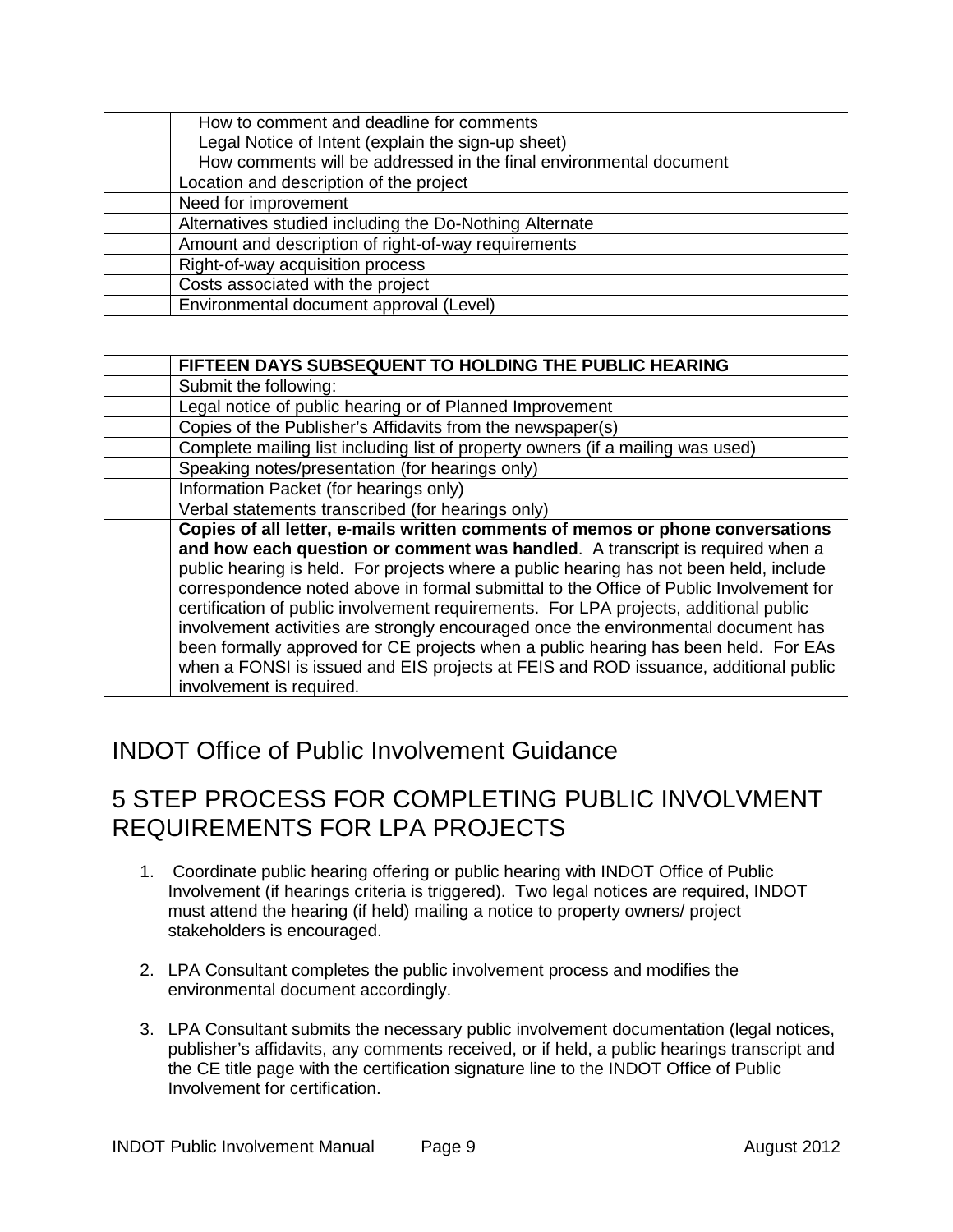- 4. INDOT Office of Public Involvement reviews public involvement documentation and if complete, signs the certification signature line.
- 5. INDOT Office of Public Involvement returns the signed CE title page to the LPA Consultant.
- 6. LPA Consultant adds the CE title page with public involvement signature line signed in CE document indicating that public involvement requirements have been satisfied. Consultant submits final CE to the District ESM or INDOT ES for environmental document approval.

## **Environmental Assessment (EA) and Environmental Impact Statement (EIS) Level Projects**

- 1. Formal public hearings phase begins once EA/EIS document has been released for public involvement. FHWA, through coordination with INDOT Environmental Services (ES) will initial coversheet of the document indicating that public involvement may begin.
- 2. The LPA will coordinate with its project management team and schedule a public hearing. A public hearing must be held for all EA and EIS projects. The LPA will prepare copies of the draft EA/EIS document and make copies available for public viewing locations/repositories, draft and arrange publishing of the required legal notice, mail/contact property owners and stakeholders within project area, and other activities to engage the public. A public hearing is then held. An official hearings transcript is prepared following the hearing and if all documentation is in order, then INDOT Office of Public Involvement (OPI) signs off on the EA/EIS coversheet indicating completion of INDOT public involvement requirements. See page 68 of PI Manual
- 3. Upon formal issuance of the Finding of No Significant Impact (FONSI), the Final Environmental Impact Statement (FEIS), the Record of Decision (ROD), the LPA will publish legal notice in the local newspaper, make the document (FONSI, FEIS, ROD) available to public viewing locations/repositories and notify impacted property owners as well as interested project stakeholders of the project decision and the availability of the FONSI, FEIS or ROD. See page 68 of PI Manual

Rickie Clark, Manager INDOT Office of Public Involvement (317) 232-6601 [rclark@indot.in.gov](mailto:rclark@indot.in.gov) 2012 INDOT Public Involvement Procedures

# **INDIANA DEPARTMENT OF TRANSPORTATION**